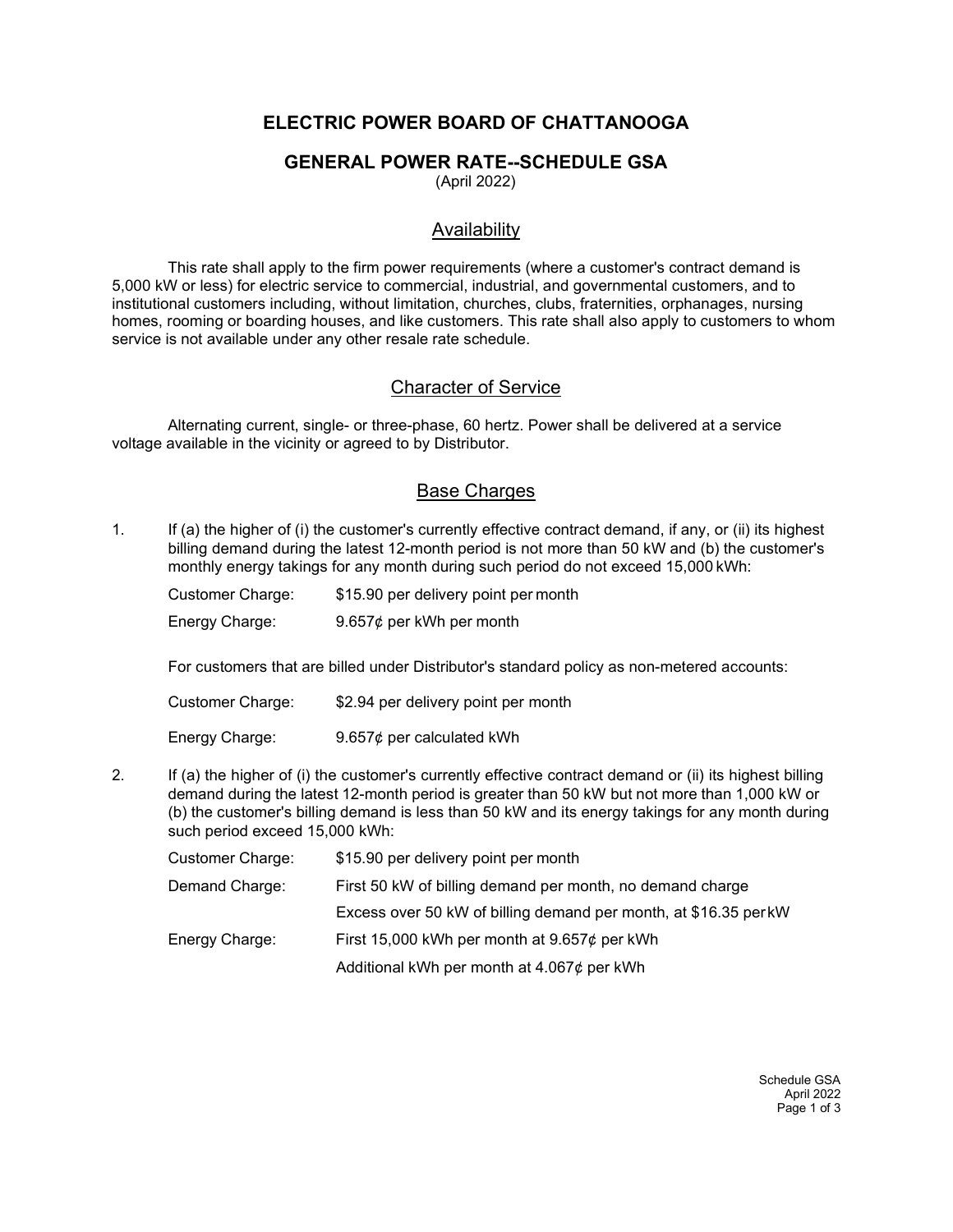3. If the higher of (a) the customer's currently effective contract demand is greater than 1,000 kW and the customer's maximum metered demand exceeds 750 kW at least once during the latest 12-consecutive-month period or (b) its highest billing demand during the latest 12 month period is greater than 1,000 kW:

| <b>Customer Charge:</b> | \$190.63 per delivery point per month                                                                                                                          |
|-------------------------|----------------------------------------------------------------------------------------------------------------------------------------------------------------|
| Demand Charge:          | First 1,000 kW of billing demand per month, at \$16.30 per kW                                                                                                  |
|                         | Excess over 1,000 kW of billing demand per month, at \$18.85 per kW,<br>plus an additional                                                                     |
|                         | \$18.85 per kW per month for each kW, if any, of the amount by which the<br>customer's billing demand exceeds the higher of 2,500 kW or its contract<br>demand |
| Energy Charge:          | 4.067¢ per kWh per month                                                                                                                                       |

### Adjustment

The base demand and energy charges shall be increased or decreased in accordance with the current Adjustment Addendum published by TVA.

# Determination of Demand

Distributor shall meter the demands in kW of all customers having loads in excess of 50 kW. The metered demand for any month shall be the highest average during any 30-consecutive-minute period of the month of the load metered in kW. The measured demand for any month shall be the higher of the highest average during any 30-consecutive-minute period of the month of (a) the load metered in kW or (b) 85 percent of the load in kVA plus an additional 10 percent for that part of the load over 5,000 kVA, and such measured demand shall be used as the billing demand, except that the billing demand for any month shall in no case be less than 30 percent of the higher of the currently effective contract demand or the highest billing demand established during the preceding 12 months.

### Minimum Bill

The monthly bill under this rate schedule shall not be less than the sum of (a) the base customer charge, (b) the base demand charge, as adjusted, applied to the customer's billing demand, and (c) the base energy charge, as adjusted, applied to the customer's energy takings; provided, however, that, under 2 of the Base Charges, the monthly bill shall in no event be less than the sum of (a) the base customer charge and (b) 20 percent of the portion of the base demand charge, as adjusted, applicable to the second block (excess over 50 kW) of billing demand, multiplied by the excess over 50 kW of the higher of the customer's currently effective contract demand or its highest billing demand established during the preceding 12 months.

Distributor may require minimum bills, payable in advance, monthly, or otherwise, higher than those stated above.

# Seasonal Service

Customers who contract for service on a seasonal basis shall be limited to 2,500 kW and shall pay the above charges, as adjusted, plus an additional seasonal use charge equal to (1) 1.03¢ per kWh per month under 1 of the Base Charges, (2) the sum of 1.03¢ per kWh for the first 15,000 kWh per month and \$3.09 per kW per month of billing demand in excess of 50 kW under 2 of the Base Charges, and (3) \$3.09 per kW per month of billing demand under 3 of the Base Charges. Consistent with Distributor's standard policy, the customer may arrange for seasonal testing of equipment during offpeak hours.

Schedule GSA April 2022 Page 2 of 3